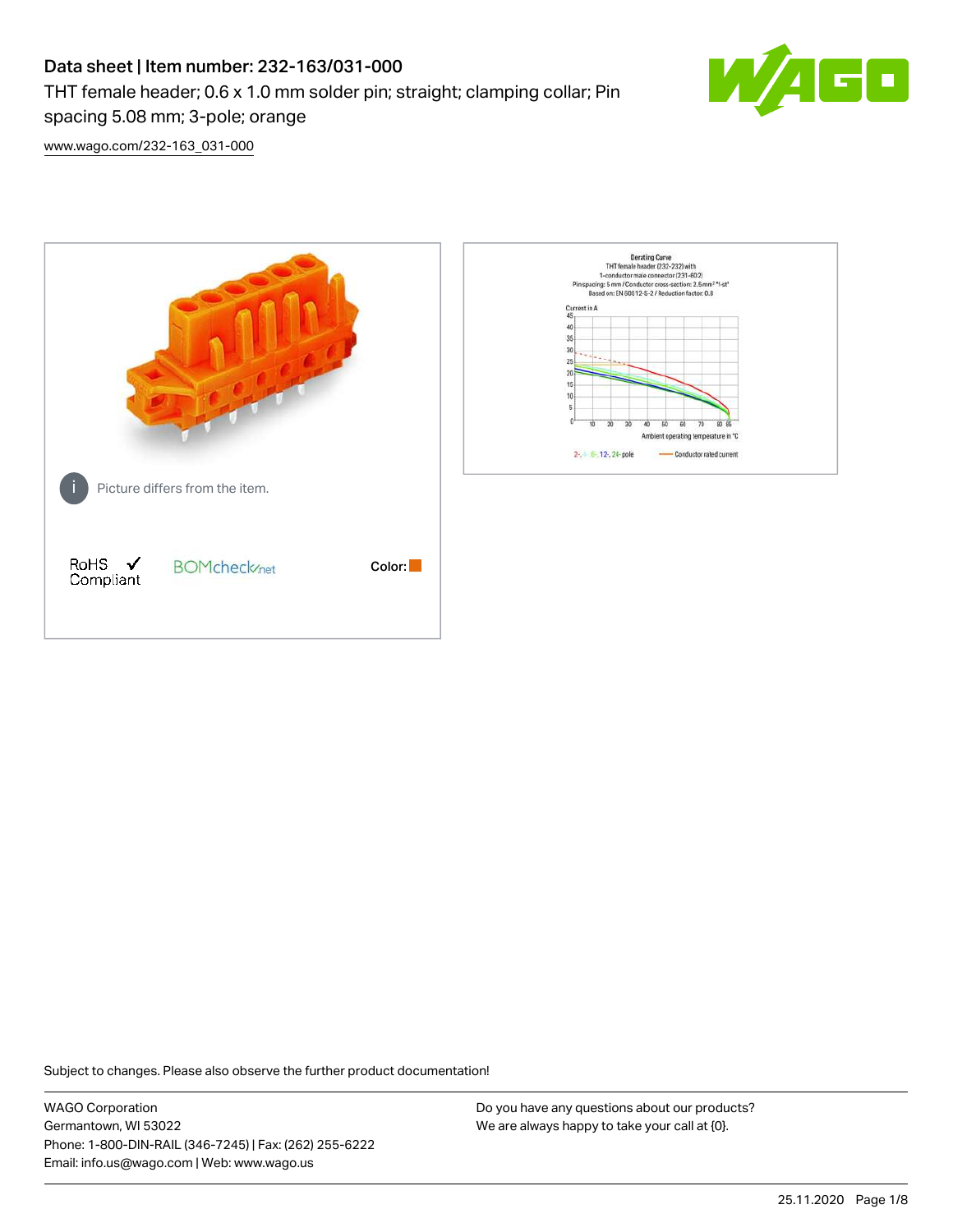



#### Item description

- $\blacksquare$ Horizontal or vertical PCB mounting via straight or angled solder pins
- П For board-to-board and board-to-wire connections
- $\blacksquare$ Touch-proof PCB outputs
- $\blacksquare$ Easy-to-identify PCB inputs and outputs
- $\blacksquare$ With coding fingers

#### Safety information 1:

The MCS - MULTI CONNECTION SYSTEM includes connectors without breaking capacity in accordance with DIN EN 61984. When used as intended, these connectors must not be connected/disconnected when live or under load. The circuit design should ensure header pins, which can be touched, are not live when unmated.

## Data Electrical data

Subject to changes. Please also observe the further product documentation!

WAGO Corporation Germantown, WI 53022 Phone: 1-800-DIN-RAIL (346-7245) | Fax: (262) 255-6222 Email: info.us@wago.com | Web: www.wago.us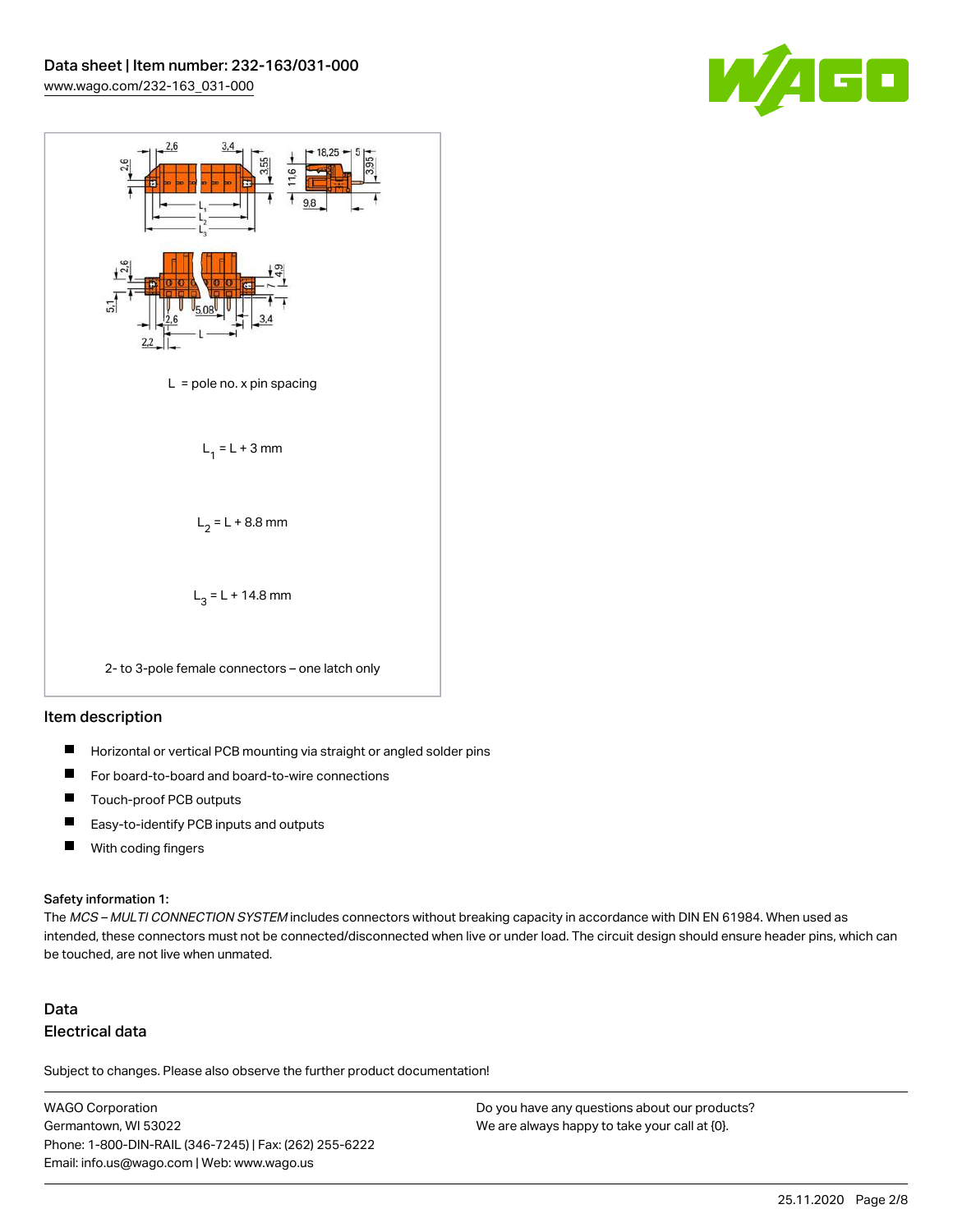

### Ratings per IEC/EN 60664-1

| Ratings per                 | IEC/EN 60664-1                                                        |
|-----------------------------|-----------------------------------------------------------------------|
| Rated voltage (III / 3)     | 320 V                                                                 |
| Rated surge voltage (III/3) | 4 <sub>k</sub> V                                                      |
| Rated voltage (III/2)       | 320 V                                                                 |
| Rated surge voltage (III/2) | 4 <sub>k</sub> V                                                      |
| Nominal voltage (II/2)      | 630 V                                                                 |
| Rated surge voltage (II/2)  | 4 <sub>k</sub> V                                                      |
| Rated current               | 12A                                                                   |
| Legend (ratings)            | $(III / 2)$ $\triangle$ Overvoltage category III / Pollution degree 2 |

### Ratings per UL 1059

| Approvals per                  | UL 1059 |
|--------------------------------|---------|
| Rated voltage UL (Use Group B) | 300 V   |
| Rated current UL (Use Group B) | 15 A    |
| Rated voltage UL (Use Group D) | 300 V   |
| Rated current UL (Use Group D) | 10 A    |

### Ratings per UL 1977

| Rated voltage UL 1977 | 600 <sup>V</sup><br>. |
|-----------------------|-----------------------|
| Rated current UL 1977 |                       |

### Ratings per CSA

| Approvals per                   | CSA   |
|---------------------------------|-------|
| Rated voltage CSA (Use Group B) | 300 V |
| Rated current CSA (Use Group B) | 15 A  |
| Rated voltage CSA (Use Group D) | 300 V |
| Rated current CSA (Use Group D) | 10 A  |

### Connection data

| Pole No.                          |  |
|-----------------------------------|--|
| Total number of connection points |  |
| Total number of potentials        |  |
| Number of connection types        |  |
| Number of levels                  |  |

Subject to changes. Please also observe the further product documentation!

| <b>WAGO Corporation</b>                                | Do you have any questions about our products? |
|--------------------------------------------------------|-----------------------------------------------|
| Germantown, WI 53022                                   | We are always happy to take your call at {0}. |
| Phone: 1-800-DIN-RAIL (346-7245)   Fax: (262) 255-6222 |                                               |
| Email: info.us@wago.com   Web: www.wago.us             |                                               |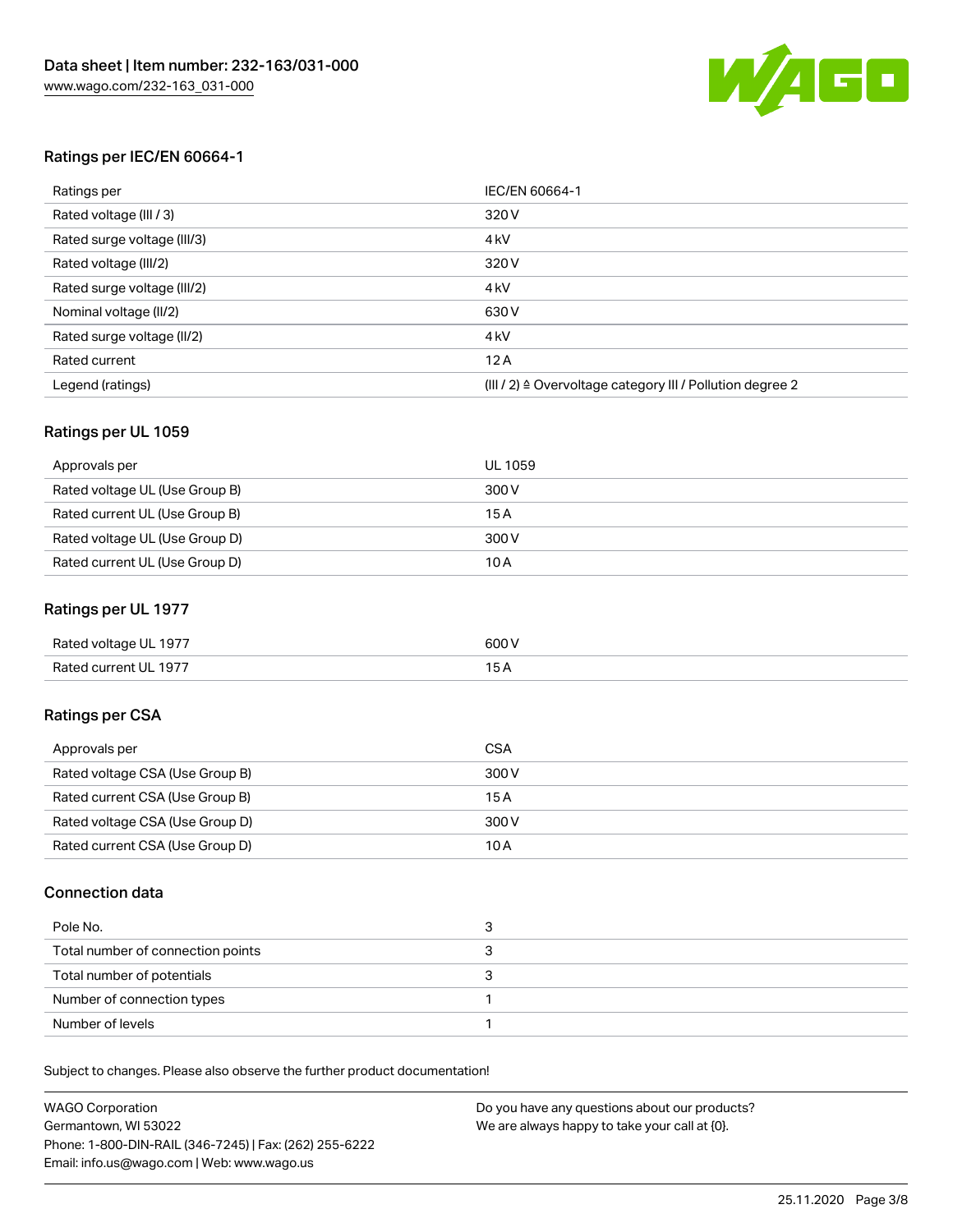

## Physical data

| Pin spacing                          | 5.08 mm / 0.2 inch    |
|--------------------------------------|-----------------------|
| Width                                | 30.04 mm / 1.183 inch |
| Height                               | 23.25 mm / 0.915 inch |
| Height from the surface              | 18.25 mm / 0.719 inch |
| Depth                                | 11.6 mm / 0.457 inch  |
| Solder pin length                    | $5 \,\mathrm{mm}$     |
| Solder pin dimensions                | $0.6 \times 1$ mm     |
| Drilled hole diameter with tolerance | $1.3$ $(+0.1)$ mm     |

### Mechanical data

| Mounting type | Mounting flange       |
|---------------|-----------------------|
| Mounting type | Feed-through mounting |
|               | Panel mounting        |

## Plug-in connection

| Contact type (pluggable connector) | Female connector/socket |
|------------------------------------|-------------------------|
| Connector (connection type)        | for PCB                 |
| Mismating protection               | No                      |
| Mating direction to the PCB        | 90°                     |

### PCB contact

| PCB contact                         | THT                                        |
|-------------------------------------|--------------------------------------------|
| Solder pin arrangement              | over the entire female connector (in-line) |
| Number of solder pins per potential |                                            |

## Material Data

| Color                       | orange           |
|-----------------------------|------------------|
| Material group              |                  |
| Insulation material         | Polyamide (PA66) |
| Flammability class per UL94 | V0               |
| Contact material            | Copper alloy     |
| Contact plating             | tin-plated       |
| Fire load                   | $0.064$ MJ       |
| Weight                      | 3.4g             |

Subject to changes. Please also observe the further product documentation!

| <b>WAGO Corporation</b>                                | Do you have any questions about our products? |
|--------------------------------------------------------|-----------------------------------------------|
| Germantown, WI 53022                                   | We are always happy to take your call at {0}. |
| Phone: 1-800-DIN-RAIL (346-7245)   Fax: (262) 255-6222 |                                               |
| Email: info.us@wago.com   Web: www.wago.us             |                                               |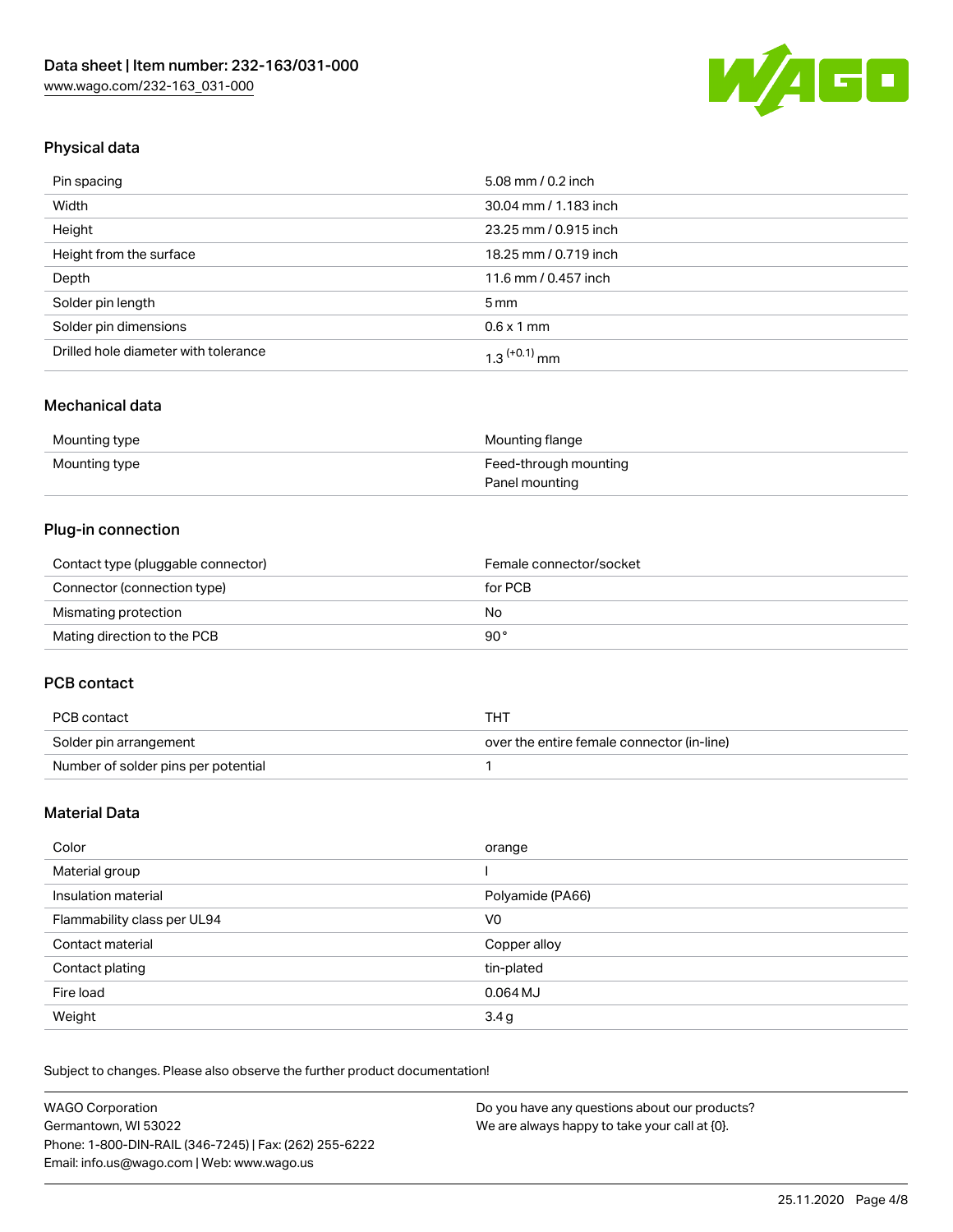

#### Environmental Requirements

| Limit temperature range | $$ +85 °C<br>-60<br>___ |
|-------------------------|-------------------------|
|-------------------------|-------------------------|

#### Commercial data

| Product Group         | 3 (Multi Conn. System) |
|-----------------------|------------------------|
| Packaging type        | <b>BOX</b>             |
| Country of origin     | DE                     |
| <b>GTIN</b>           | 4044918623773          |
| Customs tariff number | 85366990990            |

#### Approvals / Certificates

#### Ship Approvals

|                           |                             |                                 | Certificate |
|---------------------------|-----------------------------|---------------------------------|-------------|
| Logo                      | Approval                    | <b>Additional Approval Text</b> | name        |
| ABS.                      | <b>ABS</b>                  | $\overline{\phantom{a}}$        | $19 -$      |
|                           | American Bureau of Shipping |                                 | HG15869876- |
|                           |                             |                                 | <b>PDA</b>  |
|                           |                             |                                 |             |
|                           | <b>BV</b>                   | IEC 60998                       | 11915/D0 BV |
| 瓕                         | Bureau Veritas S.A.         |                                 |             |
|                           |                             |                                 |             |
| <b>BUREAU</b><br>VERITAST |                             |                                 |             |

#### UL-Approvals

| Logo                  | Approval                             | <b>Additional Approval Text</b> | Certificate<br>name |
|-----------------------|--------------------------------------|---------------------------------|---------------------|
| $\boldsymbol{\theta}$ | UL<br>UL International Germany GmbH  | <b>UL 1977</b>                  | E45171              |
|                       | UR<br>Underwriters Laboratories Inc. | <b>UL 1059</b>                  | E45172<br>sec. 18   |

#### **Counterpart**



#### Item no.231-633

1-conductor male connector; 2.5 mm²; Pin spacing 5.08 mm; 3-pole; 2,50 mm²; orange [www.wago.com/231-633](https://www.wago.com/231-633)

Subject to changes. Please also observe the further product documentation!

WAGO Corporation Germantown, WI 53022 Phone: 1-800-DIN-RAIL (346-7245) | Fax: (262) 255-6222 Email: info.us@wago.com | Web: www.wago.us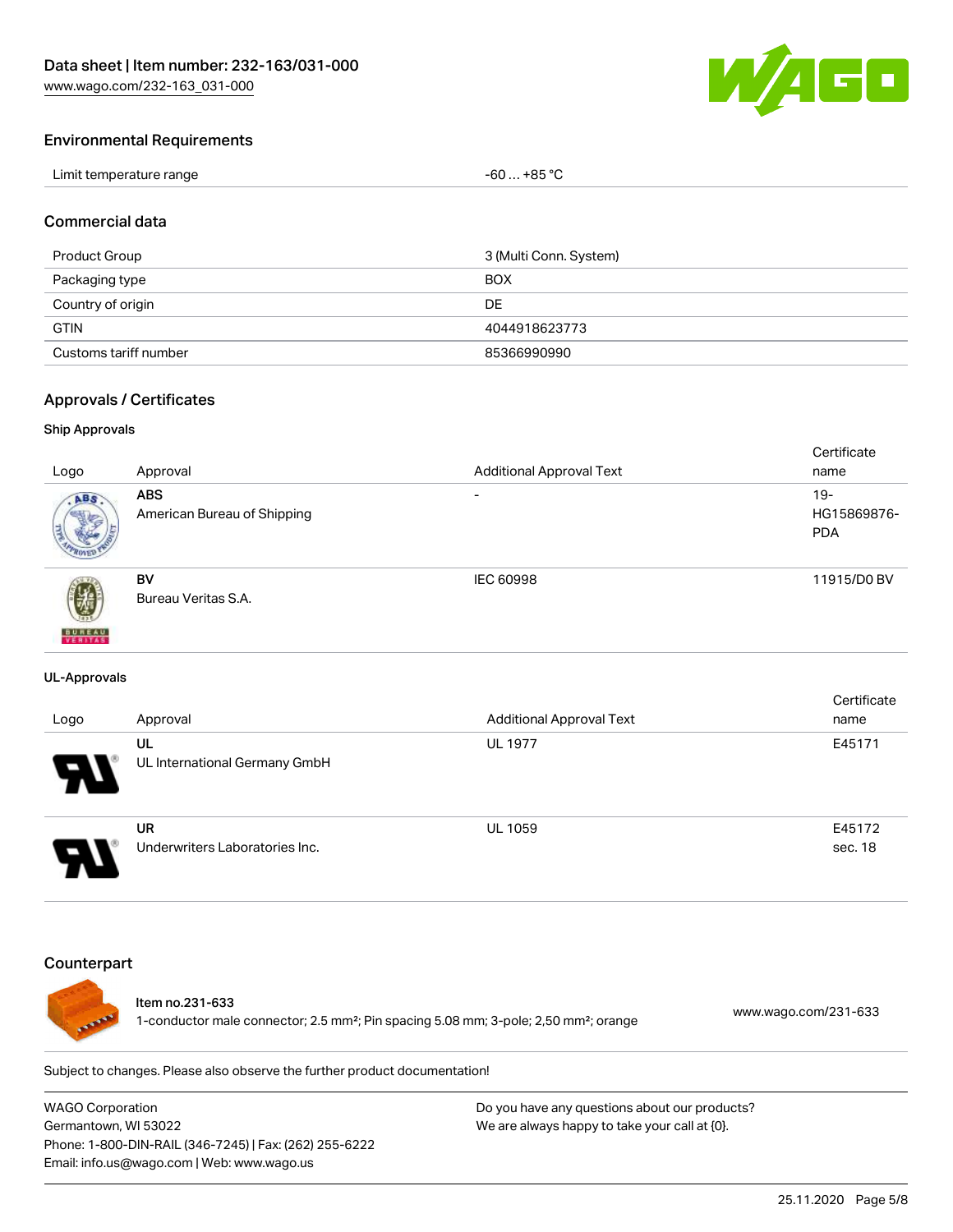

## Compatible products

| assembling |                                                                                                                            |                      |
|------------|----------------------------------------------------------------------------------------------------------------------------|----------------------|
|            | Item no.: 231-194<br>Self-tapping screw; B 2.2x13, fixing hole 1.8 mm Ø                                                    | www.wago.com/231-194 |
|            | Item no.: 231-195<br>Screw with nut; M2x12; for fixing element                                                             | www.wago.com/231-195 |
|            | Item no.: 231-295<br>Screw with nut                                                                                        | www.wago.com/231-295 |
| check      |                                                                                                                            |                      |
|            | Item no.: 210-136<br>Test plug; 2 mm $\varnothing$ ; with 500 mm cable                                                     | www.wago.com/210-136 |
|            | Item no.: 210-137<br>Test plug; 2.3 mm $\varnothing$ ; with 500 mm cable                                                   | www.wago.com/210-137 |
|            | Item no.: 231-661<br>Test plugs for female connectors; for 5 mm and 5.08 mm pin spacing; 2,50 mm <sup>2</sup> ; light gray | www.wago.com/231-661 |

## Downloads Documentation

Additional Information

Phone: 1-800-DIN-RAIL (346-7245) | Fax: (262) 255-6222

Email: info.us@wago.com | Web: www.wago.us

| Technical explanations                                                                                                                                                 | Apr 3, 2019                                                                                    | pdf<br>3.6 MB | Download |
|------------------------------------------------------------------------------------------------------------------------------------------------------------------------|------------------------------------------------------------------------------------------------|---------------|----------|
| <b>CAD files</b>                                                                                                                                                       |                                                                                                |               |          |
| CAD data                                                                                                                                                               |                                                                                                |               |          |
| 2D/3D Models 232-163/031-000                                                                                                                                           |                                                                                                | URL           | Download |
| <b>CAE</b> data                                                                                                                                                        |                                                                                                |               |          |
| EPLAN Data Portal 232-163/031-000                                                                                                                                      |                                                                                                | URL           | Download |
| ZUKEN Portal 232-163/031-000                                                                                                                                           |                                                                                                | URL           | Download |
| <b>PCB Design</b>                                                                                                                                                      |                                                                                                |               |          |
| Symbol and Footprint 232-163/031-000                                                                                                                                   |                                                                                                | URL           | Download |
| CAx data for your PCB design, consisting of "schematic symbols and PCB footprints",<br>allow easy integration of the WAGO component into your development environment. |                                                                                                |               |          |
| Subject to changes. Please also observe the further product documentation!                                                                                             |                                                                                                |               |          |
| <b>WAGO Corporation</b><br>Germantown, WI 53022                                                                                                                        | Do you have any questions about our products?<br>We are always happy to take your call at {0}. |               |          |

We are always happy to take your call at {0}.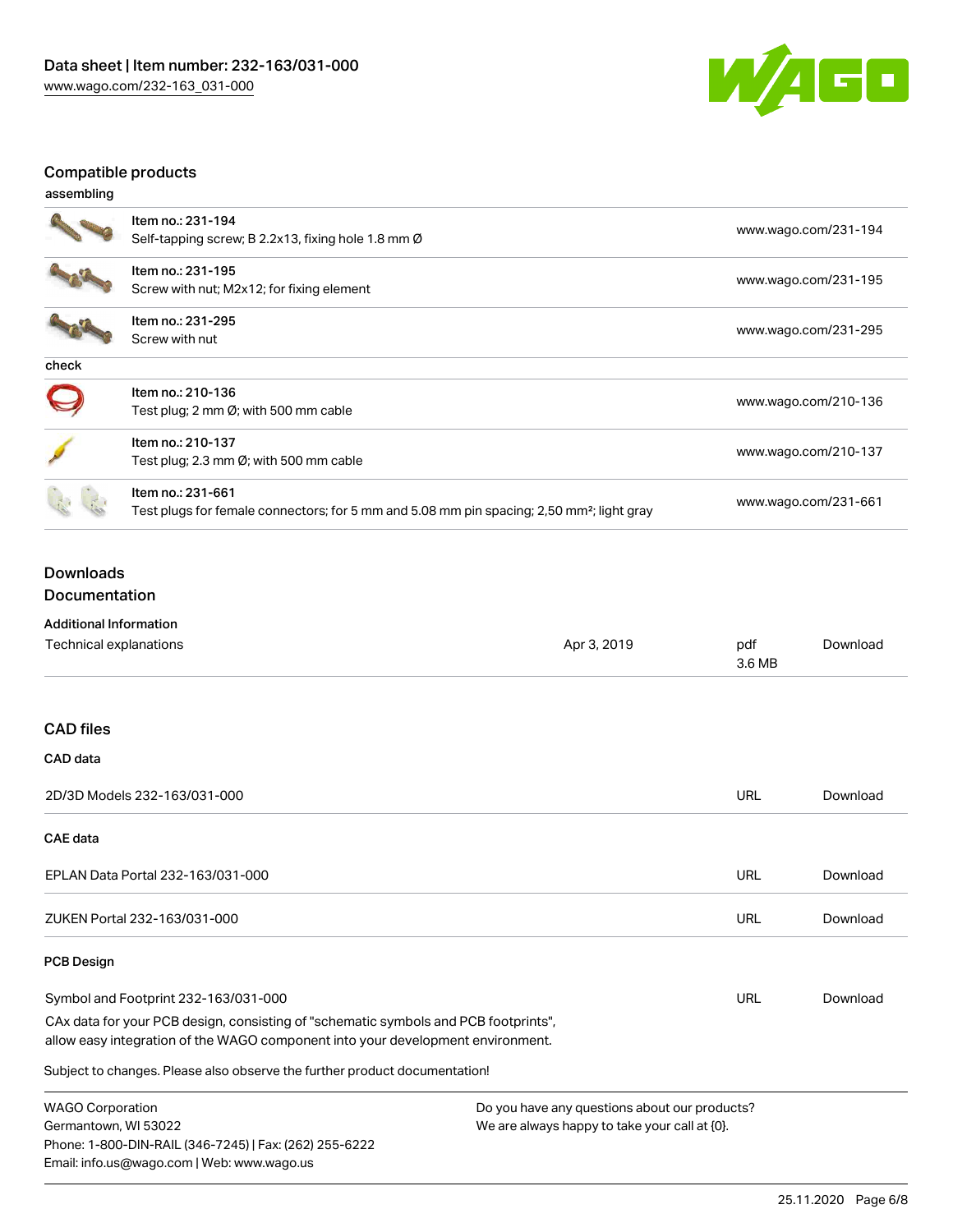#### Supported formats:

- $\blacksquare$ Accel EDA 14 & 15
- $\blacksquare$ Altium 6 to current version
- $\blacksquare$ Cadence Allegro
- $\blacksquare$ **DesignSpark**
- $\blacksquare$ Eagle Libraries
- $\blacksquare$ KiCad
- $\blacksquare$ Mentor Graphics BoardStation
- $\blacksquare$ Mentor Graphics Design Architect
- $\blacksquare$ Mentor Graphics Design Expedition 99 and 2000
- $\blacksquare$ OrCAD 9.X PCB and Capture
- $\blacksquare$ PADS PowerPCB 3, 3.5, 4.X, and 5.X
- $\blacksquare$ PADS PowerPCB and PowerLogic 3.0
- $\blacksquare$ PCAD 2000, 2001, 2002, 2004, and 2006
- $\blacksquare$ Pulsonix 8.5 or newer
- $\blacksquare$ STL
- 3D STEP П
- $\blacksquare$ TARGET 3001!
- $\blacksquare$ View Logic ViewDraw
- $\blacksquare$ Quadcept
- Zuken CadStar 3 and 4  $\blacksquare$
- Zuken CR-5000 and CR-8000 П

PCB Component Libraries (EDA), PCB CAD Library Ultra Librarian

### Installation Notes

Application

Subject to changes. Please also observe the further product documentation!

WAGO Corporation Germantown, WI 53022 Phone: 1-800-DIN-RAIL (346-7245) | Fax: (262) 255-6222 Email: info.us@wago.com | Web: www.wago.us